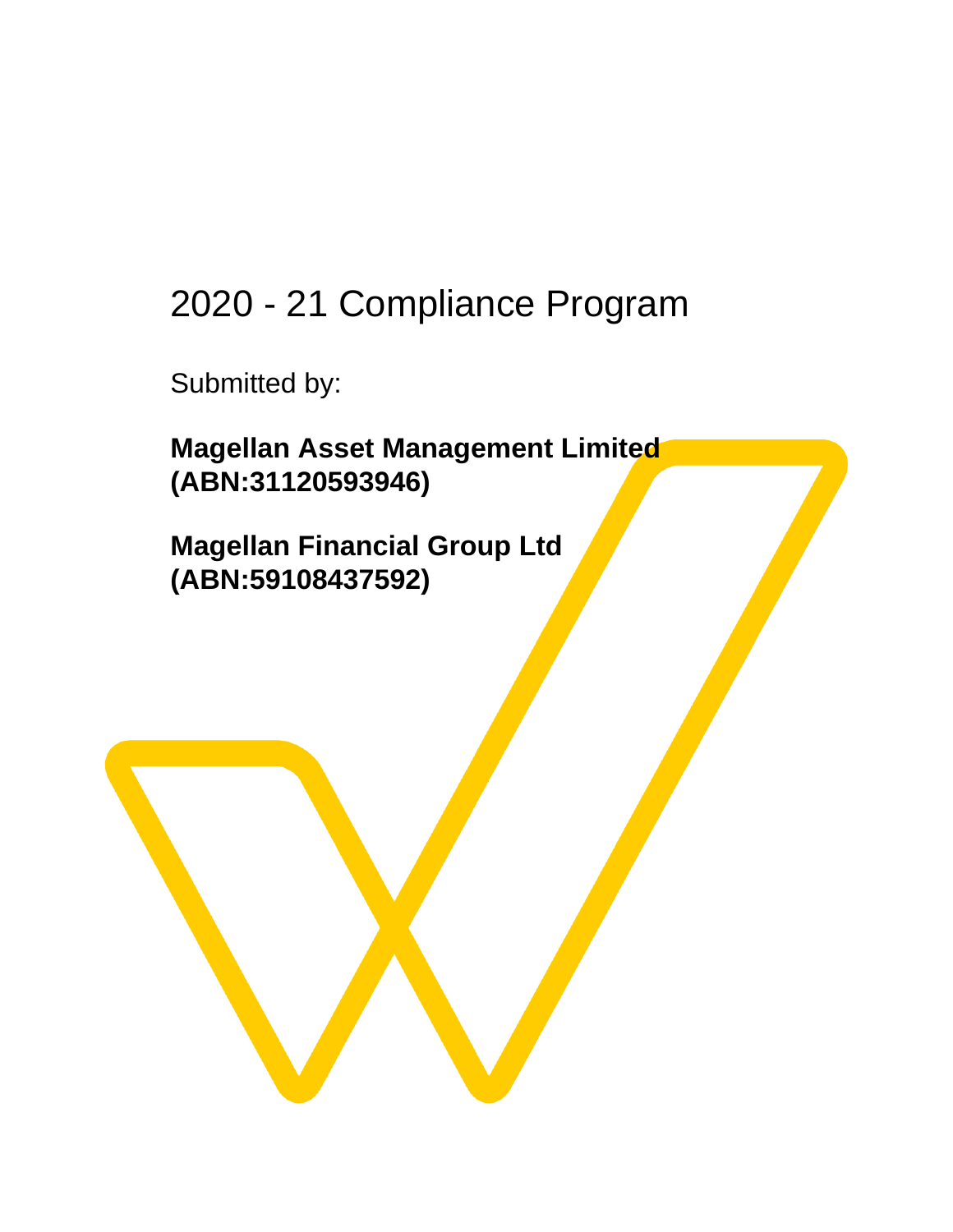## #Workplace overview

#### **Policies and strategies**

1: Do you have a formal policy and/or formal strategy in place that specifically supports gender equality in the following areas?

| Recruitment                                                            | Yes (Select all that apply) |
|------------------------------------------------------------------------|-----------------------------|
| $$ Yes                                                                 | <b>Strategy</b>             |
| Retention                                                              | Yes (Select all that apply) |
| $$ Yes                                                                 | <b>Strategy</b>             |
| Performance management processes                                       | Yes (Select all that apply) |
| $$ Yes                                                                 | <b>Strategy</b>             |
| Promotions                                                             | Yes (Select all that apply) |
| $$ Yes                                                                 | <b>Strategy</b>             |
| Talent identification/identification of high<br>potentials             | Yes(Select all that apply)  |
| $$ Yes                                                                 | <b>Strategy</b>             |
| Succession planning                                                    | Yes (Select all that apply) |
| $$ Yes                                                                 | <b>Strategy</b>             |
| Training and development                                               | Yes(Select all that apply)  |
| $$ Yes                                                                 | Policy                      |
| Key performance indicators for managers<br>relating to gender equality | Yes(Select all that apply)  |
| $$ Yes                                                                 | <b>Strategy</b>             |
|                                                                        |                             |

2: Do you have formal policy and/or formal strategy in place that support gender equality overall? Yes(Select all that apply)

…Yes Policy

3: If your organisation would like to provide additional information relating to your gender equality policies and strategies, please do so below.

| <b>Governing bodies</b>                             |                                                                                                                                                                                                                                                                                                                     |  |
|-----------------------------------------------------|---------------------------------------------------------------------------------------------------------------------------------------------------------------------------------------------------------------------------------------------------------------------------------------------------------------------|--|
| Magellan Asset Management Limited                   |                                                                                                                                                                                                                                                                                                                     |  |
| 1: Does this organisation have a governing<br>body? | Yes, same as local ultimate parent organisation(<br>The local ultimate parent's governing body<br>details must be reported against the local<br>ultimate parent. The information is not required<br>to be entered again for subsidiary organisations<br>even if it is reported in a different submission<br>group.) |  |

11.1: Confirm how the ultimate parent's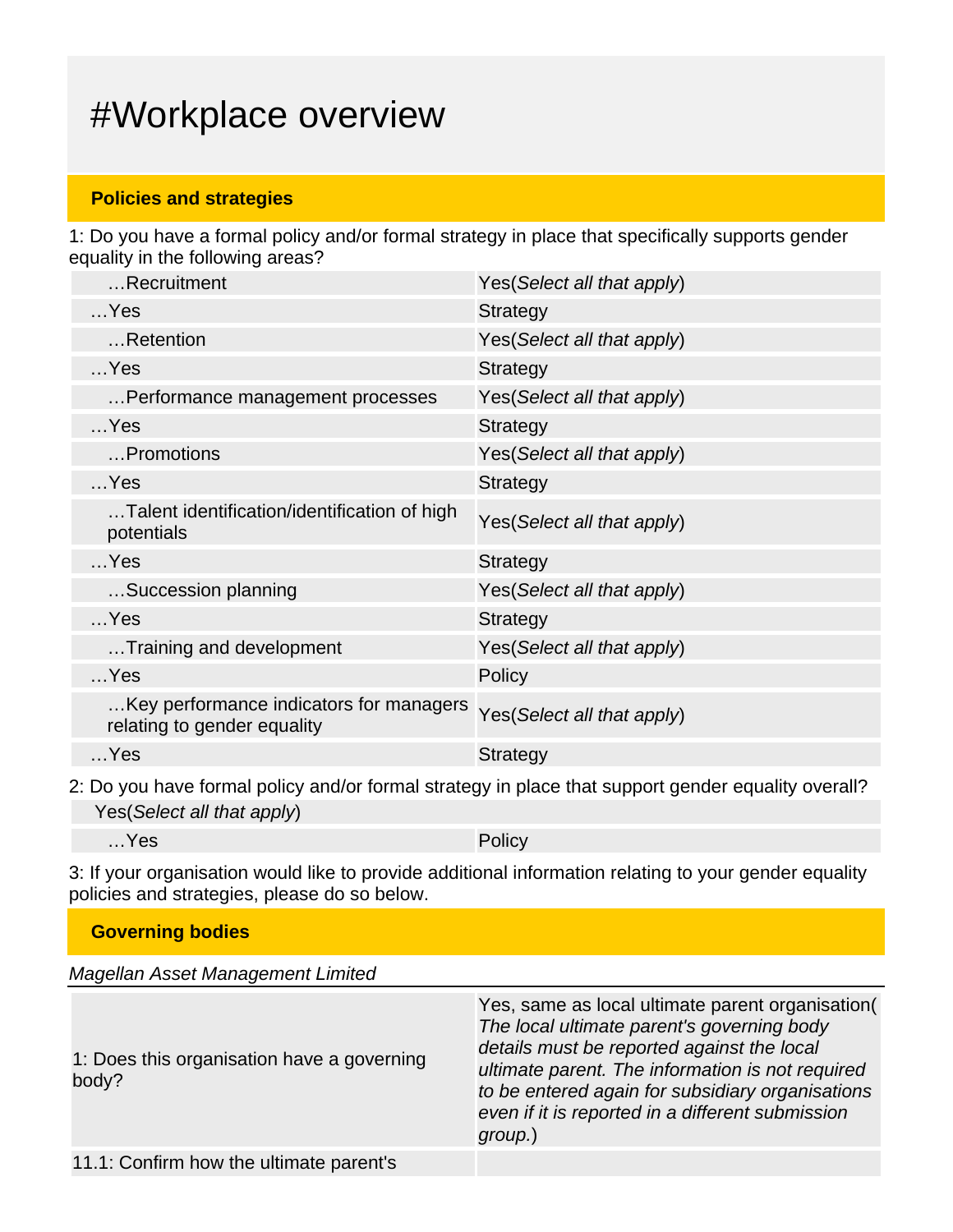| It is reported as part of this submission group.                                |
|---------------------------------------------------------------------------------|
|                                                                                 |
| Yes (Provide further details on the governing<br>body(ies) and its composition) |
| Magellan Financial Group Ltd                                                    |
| <b>Board of directors</b>                                                       |
|                                                                                 |
|                                                                                 |
|                                                                                 |
| $\mathbf{1}$                                                                    |
| $\overline{0}$                                                                  |
|                                                                                 |
| $\overline{2}$                                                                  |
| 5                                                                               |
| $\overline{0}$                                                                  |
| Yes(Select all that apply)                                                      |
| Strategy                                                                        |
| No(Select all that apply)                                                       |
| Governing body has gender balance (i.e. 40%<br>women / 40% men / 20% either)    |
|                                                                                 |

2: If your organisation would like to provide additional information relating to governing bodies and gender equality in your workplace, do so below.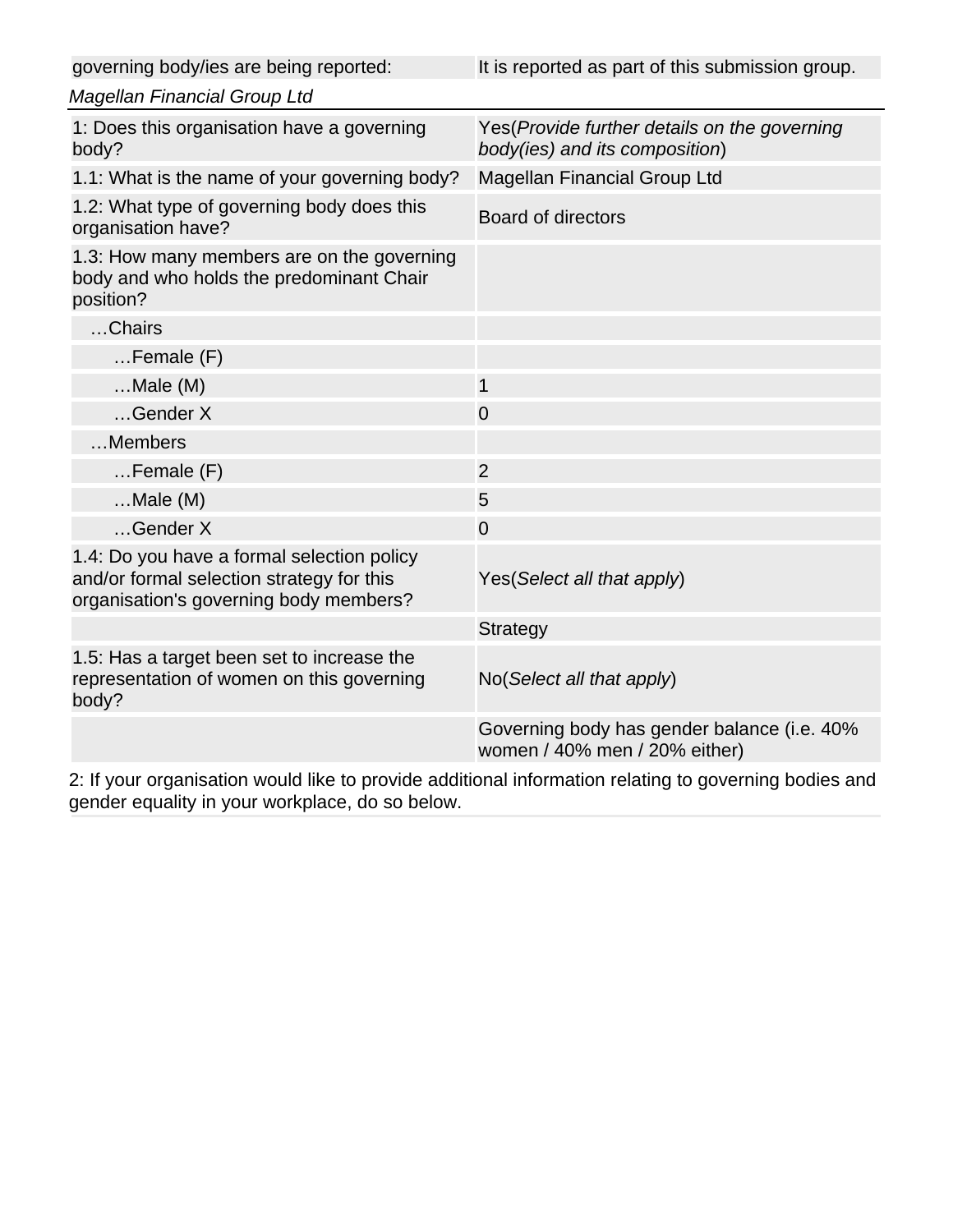# #Action on gender equality

### **Gender pay gaps**

1: Do you have a formal policy and/or formal strategy on remuneration generally? Yes(Select all that apply)

| $$ Yes                                                                                                                           | Strategy                                                                                                                                                                                               |
|----------------------------------------------------------------------------------------------------------------------------------|--------------------------------------------------------------------------------------------------------------------------------------------------------------------------------------------------------|
| 1.1: Are specific pay equity objectives<br>included in your formal policy and/or formal Yes (Select all that apply)<br>strategy? |                                                                                                                                                                                                        |
| …Yes                                                                                                                             | To ensure no gender bias occurs at any point in<br>the remuneration review process (for example at<br>commencement, at annual salary reviews,<br>out-of-cycle pay reviews, and performance<br>reviews) |
|                                                                                                                                  |                                                                                                                                                                                                        |

2: Did your organisation receive JobKeeper payments?

- 3: What was the snapshot date used for your Workplace Profile?
	- 31-Mar-2021

4: If your organisation would like to provide additional information relating to gender pay gaps in your workplace, please do so below.

#### **Employer action on pay equity**

1: Have you analysed your payroll to determine if there are any remuneration gaps between women and men (e.g. conducted a gender pay gap analysis)?

Yes(Provide further details on the most recent gender remuneration gap analysis that was undertaken.)

| 1.1: When was the most recent gender<br>remuneration gap analysis undertaken?          | Within the last 12 months    |
|----------------------------------------------------------------------------------------|------------------------------|
| 1.2: Did you take any actions as a result of<br>your gender remuneration gap analysis? | Yes (Select all that apply)  |
| 1.2: Did you take any actions as a result of your<br>gender remuneration gap analysis? | Corrected like-for-like gaps |

.. Yes

2: If your organisation would like to provide additional information relating to employer action on pay equity in your workplace, please do so below.

### **Employee consultation**

1: Have you consulted with employees on issues concerning gender equality in your workplace? No(Select all that apply)

No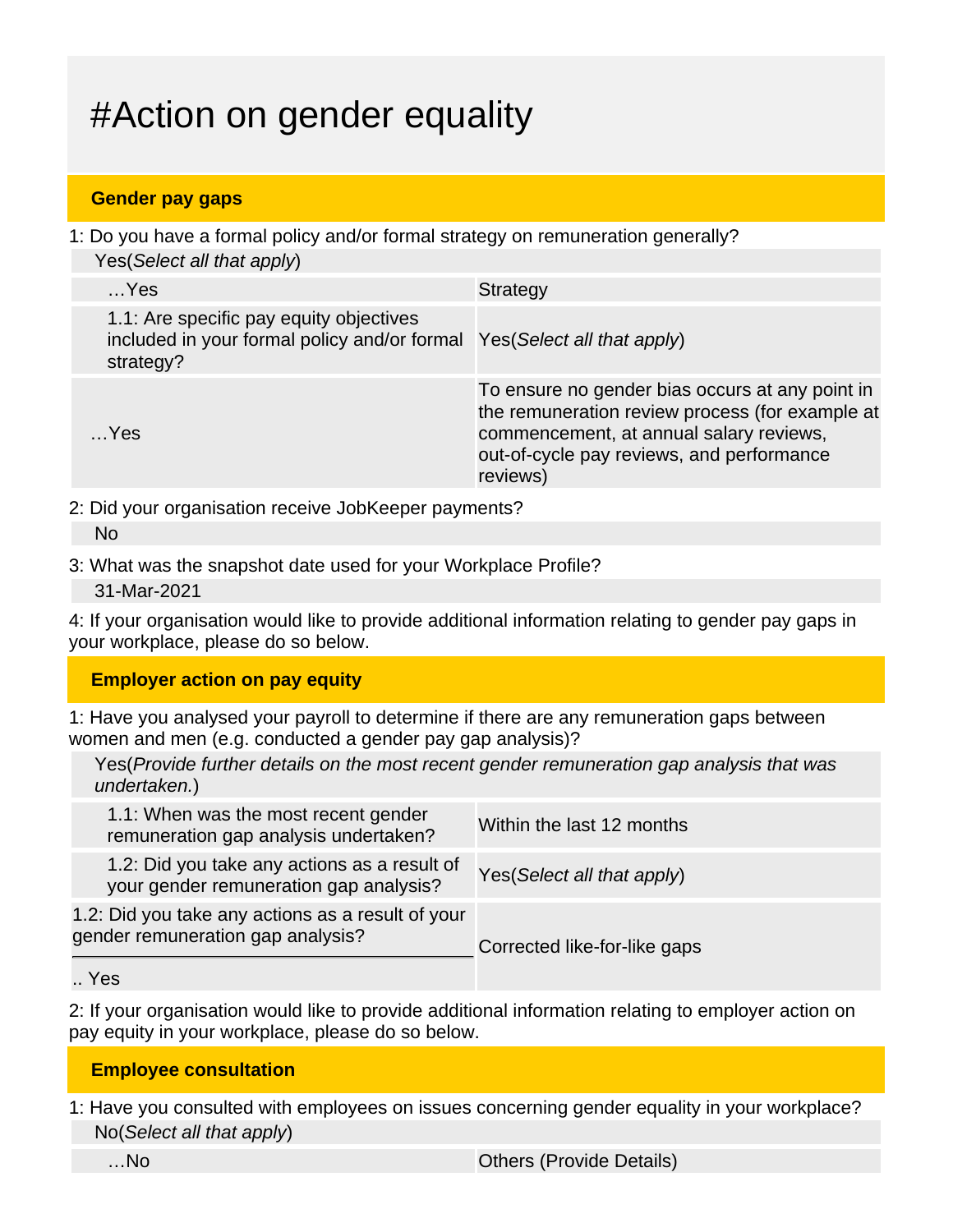…Others (Provide Details) **In the past 12 months we have consulted with**<br> **In the past 12 months we have consulted with** employees on our Parental Leave Policy.

2: If your organisation would like to provide additional information relating to employee consultation on gender equality in your workplace, please do so below.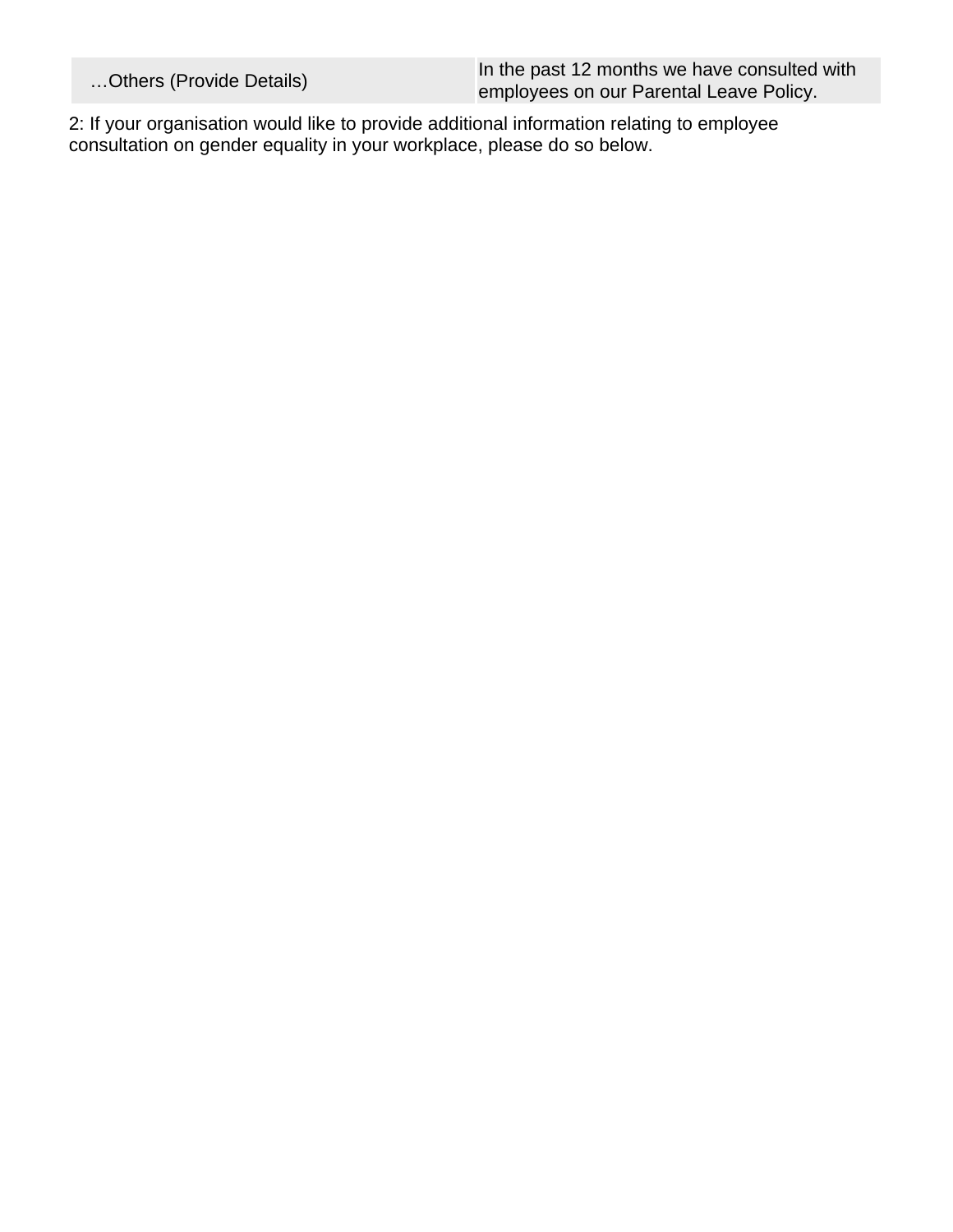# #Employee work/life balance

### **Flexible working**

1: Do you have a formal policy and/or formal strategy on flexible working arrangements? Yes(Select all that apply)

| $$ Yes                                                                                          | Strategy                  |
|-------------------------------------------------------------------------------------------------|---------------------------|
| A business case for flexibility has been<br>established and endorsed at the leadership<br>level | Yes                       |
| Leaders are visible role models of flexible<br>working                                          | Yes                       |
| Flexible working is promoted throughout<br>the organisation                                     | Yes                       |
| Targets have been set for engagement in<br>flexible work                                        | No(Select all that apply) |
| $$ No                                                                                           | Other (provide details)   |
| Other (provide details)                                                                         | Already in practice.      |
| Targets have been set for men's<br>engagement in flexible work                                  | No(Select all that apply) |
| $$ No                                                                                           | Other (provide details)   |
| Other (provide details)                                                                         | Already in practice.      |
| Leaders are held accountable for improving<br>workplace flexibility                             | No(Select all that apply) |
| $$ No                                                                                           | Other (provide details)   |
| Other (provide details)                                                                         | Already in practice.      |
| Manager training on flexible working is<br>provided throughout the organisation                 | Yes                       |
| Employee training is provided throughout<br>the organisation                                    | Yes                       |
| Team-based training is provided<br>throughout the organisation                                  | No(Select all that apply) |
| $$ No                                                                                           | Other (provide details)   |
| Other (provide details)                                                                         | Covered by Manager.       |
| Employees are surveyed on whether they<br>have sufficient flexibility                           | No(Select all that apply) |
| $$ No                                                                                           | Other (provide details)   |
| Other (provide details)                                                                         | Discussed within teams.   |
| The organisation's approach to flexibility is<br>integrated into client conversations           | Yes                       |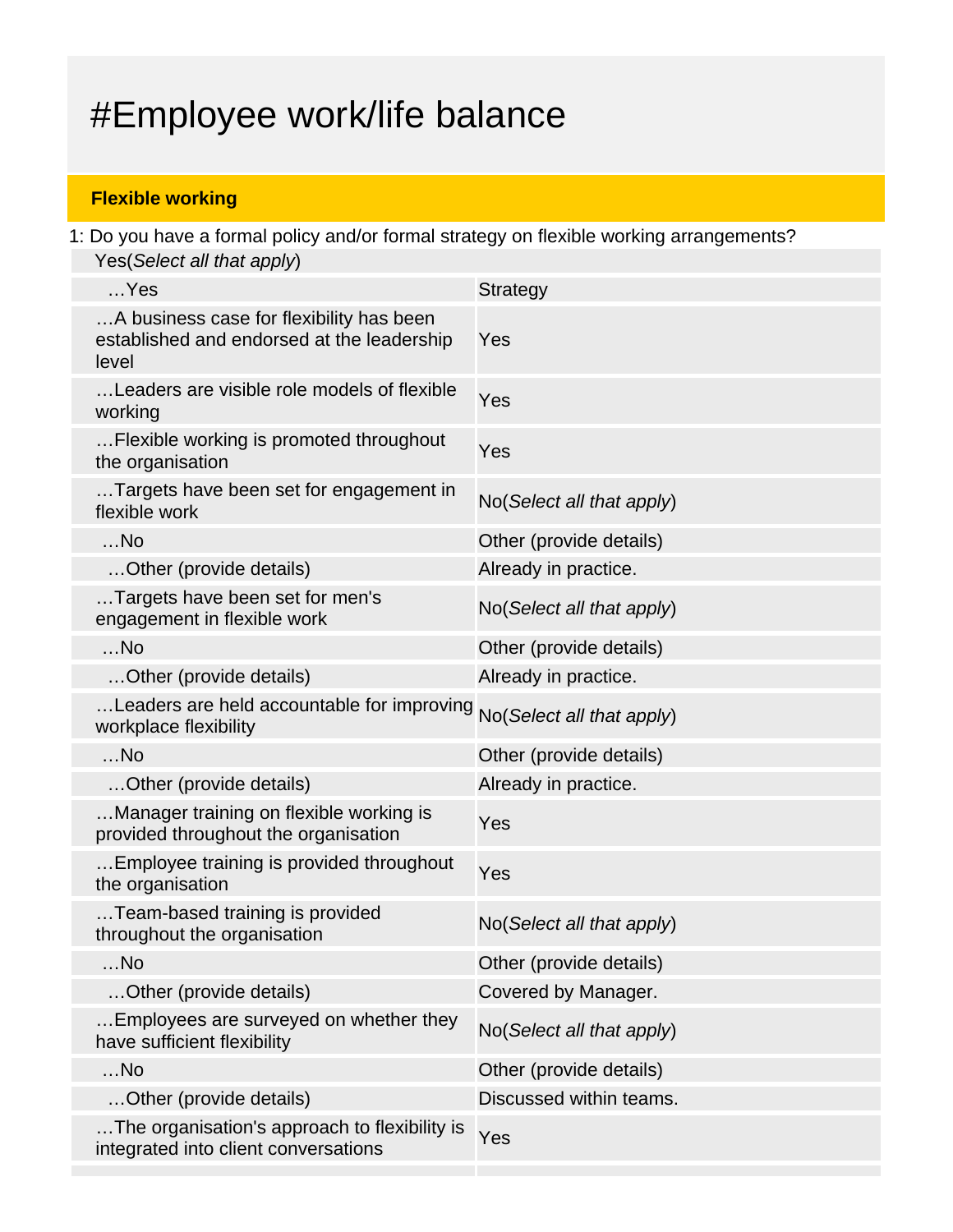| The impact of flexibility is evaluated (e.g.<br>reduced absenteeism, increased employee<br>engagement)           | No(Select all that apply)           |
|------------------------------------------------------------------------------------------------------------------|-------------------------------------|
| $$ No                                                                                                            | Other (provide details)             |
| Other (provide details)                                                                                          | Evaluated against performance.      |
| Metrics on the use of, and/or the impact of,<br>flexibility measures are reported to key<br>management personnel | No(Select all that apply)           |
| $$ No                                                                                                            | Other (provide details)             |
| Other (provide details)                                                                                          | Evaluated against team performance. |
| Metrics on the use of, and/or the impact of,<br>flexibility measures are reported to the<br>governing body       | No(Select all that apply)           |
| $$ No                                                                                                            | Other (provide details)             |
| Other (provide details)                                                                                          | Information provided to the Board.  |
| Other (provide details)                                                                                          | <b>No</b>                           |
|                                                                                                                  |                                     |

2: Do you offer any of the following flexible working options to MANAGERS in your workplace?

| Flexible hours of work                 | Yes(Select one option only)                                                     |
|----------------------------------------|---------------------------------------------------------------------------------|
| $$ Yes                                 | SAME options for women and men(Select all<br>that apply)                        |
| SAME options for women and men         | Informal options are available                                                  |
| Compressed working weeks               | No(You may specify why the above option is not<br>available to your employees.) |
| $$ No                                  | Other (provide details)                                                         |
| Other (provide details)                | Not practical for the business.                                                 |
| Time-in-lieu                           | No(You may specify why the above option is not<br>available to your employees.) |
| $$ No                                  | Other (provide details)                                                         |
| Other (provide details)                | We offer flexibility rather than a formal<br>time-in-lieu arrangement.          |
| Telecommuting (e.g. working from home) | Yes(Select one option only)                                                     |
| $$ Yes                                 | SAME options for women and men(Select all<br>that apply)                        |
| SAME options for women and men         | Formal options are available<br>Informal options are available                  |
| Part-time work                         | Yes(Select one option only)                                                     |
| $$ Yes                                 | SAME options for women and men(Select all<br>that apply)                        |
| SAME options for women and men         | Formal options are available                                                    |
| Job sharing                            | No(You may specify why the above option is not<br>available to your employees.) |
| $$ No                                  | Other (provide details)                                                         |
|                                        |                                                                                 |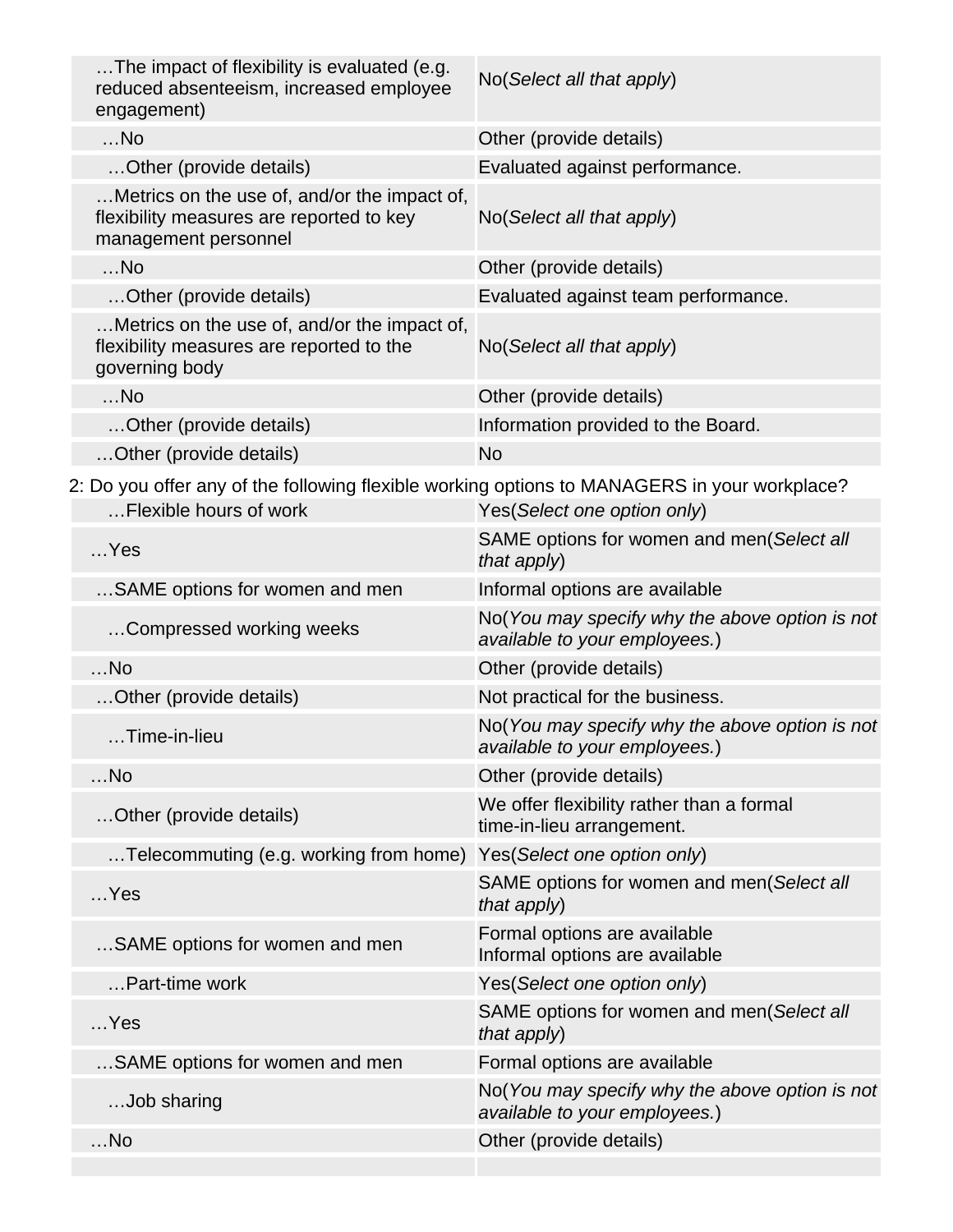| Other (provide details)        | No a requirement at this point in time.                                                                                                  |
|--------------------------------|------------------------------------------------------------------------------------------------------------------------------------------|
| Carer's leave                  | Yes(Select one option only)                                                                                                              |
| $$ Yes                         | SAME options for women and men(Select all<br>that apply)                                                                                 |
| SAME options for women and men | Formal options are available                                                                                                             |
| Purchased leave                | No(You may specify why the above option is not<br>available to your employees.)                                                          |
| $$ No                          | Other (provide details)                                                                                                                  |
| Other (provide details)        | We offer our employees additional annual leave<br>if they used their statutory annual leave<br>entitlement within a specific time frame. |
| Unpaid leave                   | Yes(Select one option only)                                                                                                              |
| $$ Yes                         | SAME options for women and men(Select all<br>that apply)                                                                                 |
| SAME options for women and men | Formal options are available                                                                                                             |

3: Are your flexible working arrangement options for NON-MANAGERS the same as the options for managers above?

Yes

4: Were managers in your organisation allowed to make INFORMAL flexible working arrangements with their team members in response to the COVID-19 pandemic?

Yes, ALL managers

5: Did you see an increase, overall, in the approval of FORMAL flexible working arrangements for your workforce compared to pre-COVID-19?

Yes, for both women and men

6: If your organisation would like to provide additional information relating to flexible working and gender equality in your workplace, please do so below.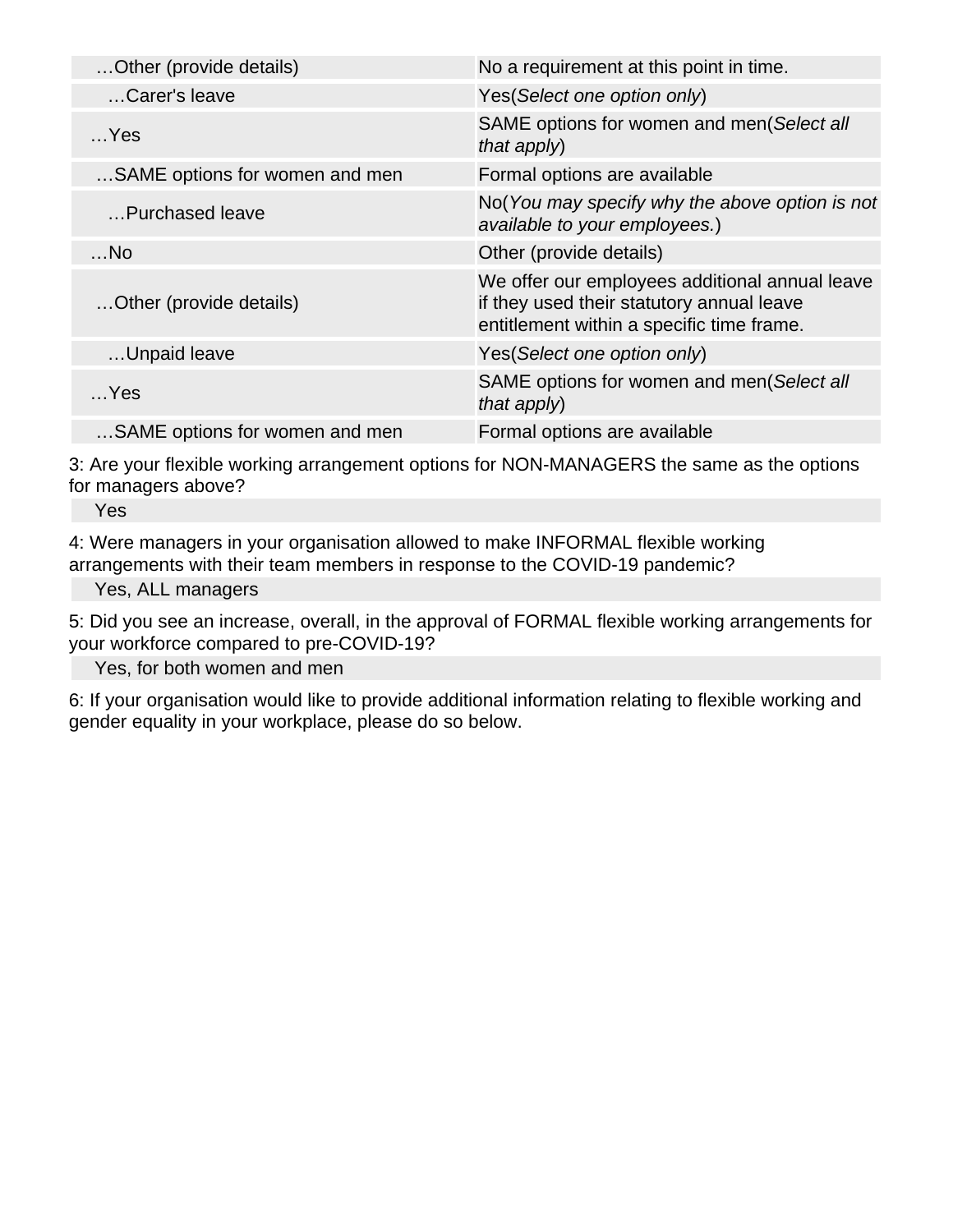# #Employee support

### **Paid parental leave**

1: Do you provide employer funded paid parental leave regardless of carer's status (i.e. primary/secondary) in addition to any government funded parental leave scheme?

Yes, we offer employer funded parental leave (using the primary/secondary carer definition)

| 1.1: Do you provide employer funded paid<br>parental leave for primary carers in addition<br>to any government funded parental leave<br>scheme?   | Yes (Please indicate how employer funded paid<br>parental leave is provided to the primary carers.)     |
|---------------------------------------------------------------------------------------------------------------------------------------------------|---------------------------------------------------------------------------------------------------------|
| 1.1.a: Please indicate whether your<br>employer-funded paid parental leave for<br>primary carers is available to:                                 | Women only                                                                                              |
| 1.1.b: Please indicate whether your<br>employer-funded paid parental leave for<br>primary carers covers:                                          | <b>Birth</b><br>Adoption<br>Surrogacy                                                                   |
| 1.1.c: How do you pay employer funded<br>paid parental leave to primary carers?                                                                   | Paying the gap between the employee's salary<br>and the government's paid parental leave<br>scheme      |
| 1.1.d: Do you pay superannuation<br>contribution to your primary carers while<br>they are on parental leave?                                      | Yes, on employer funded parental leave<br>Yes, on government funded parental leave                      |
| 1.1.e: How many weeks (minimum) of<br>employer funded paid parental leave for<br>primary carers is provided?                                      | 15                                                                                                      |
| 1.1.f: What proportion of your total<br>workforce has access to employer funded<br>paid parental leave for primary carers,<br>including casuals?  | 91-100%                                                                                                 |
| 1.2: Do you provide employer funded paid<br>parental leave for secondary carers in<br>addition to any government funded parental<br>leave scheme? | Yes(Please indicate how employer funded paid<br>parental leave is provided to the secondary<br>carers.) |
| 1.2.a: Please indicate whether your<br>employer-funded paid parental leave for<br>secondary carers is available to:                               | All, regardless of gender                                                                               |
| 1.2.b: Please indicate whether your<br>employer-funded paid parental leave for<br>secondary carers covers:                                        | <b>Birth</b><br>Adoption<br>Surrogacy                                                                   |
| 1.2.c: How do you pay employer funded<br>paid parental leave to secondary carers?                                                                 | Paying the employee's full salary                                                                       |
|                                                                                                                                                   |                                                                                                         |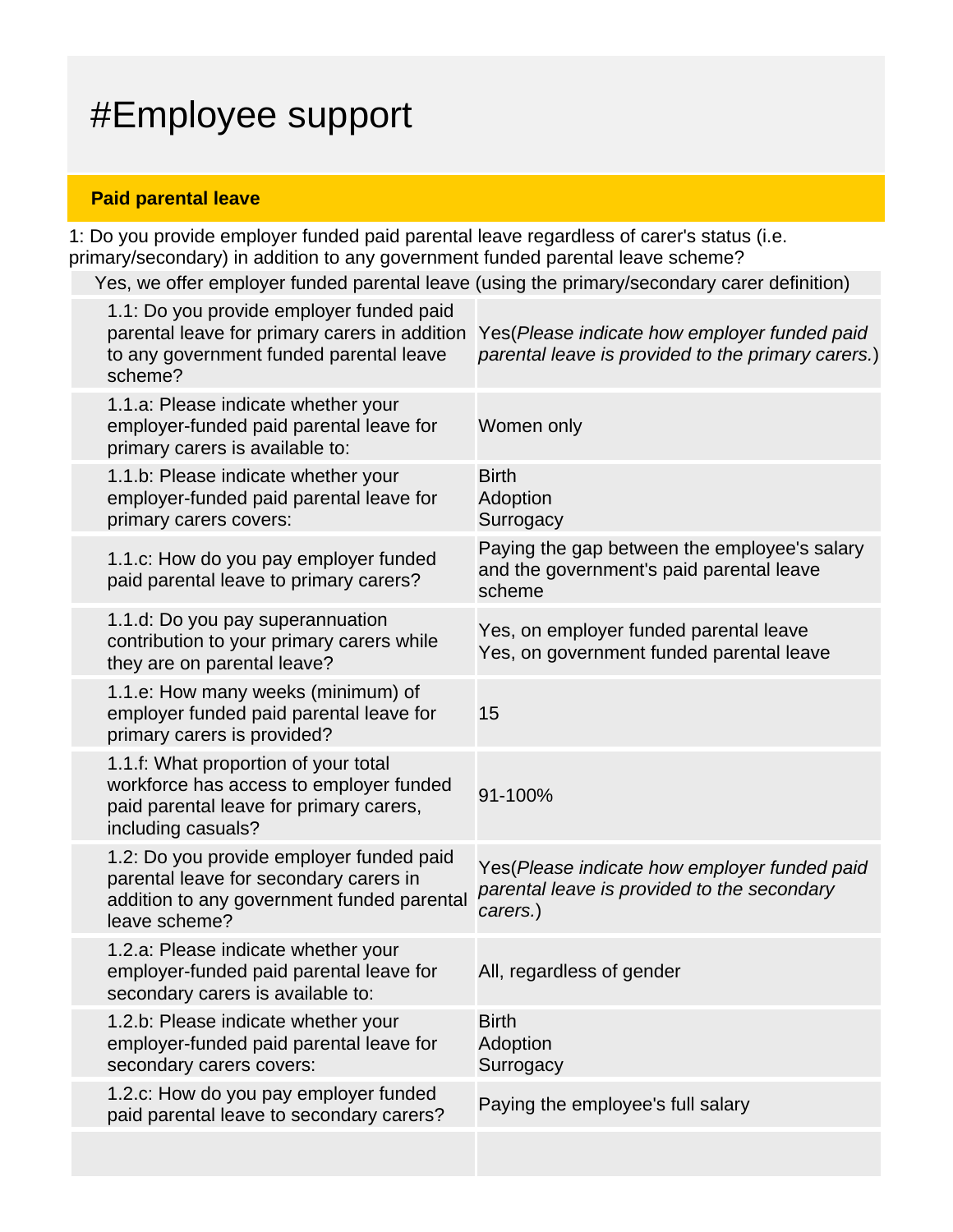| 1.2.d: Do you pay superannuation<br>contribution to your secondary carers while<br>they are on parental leave?                                     | Yes, on employer funded parental leave |
|----------------------------------------------------------------------------------------------------------------------------------------------------|----------------------------------------|
| 1.2.e: How many weeks (minimum) of<br>employer funded paid parental leave for<br>secondary carers is provided?                                     | 3                                      |
| 1.2.f: What proportion of your total<br>workforce has access to employer funded<br>paid parental leave for secondary carers,<br>including casuals? | 90-100%                                |

2: If your organisation would like to provide additional information relating to paid parental leave and gender equality in your workplace, please do so below.

#### **Support for carers**

1: Do you have a formal policy and/or formal strategy to support employees with family or caring responsibilities?

Yes(Select all that apply)

…Yes Policy

2: Do you offer any of the following support mechanisms for employees with family or caring responsibilities?

| Employer subsidised childcare                                                                    | Yes(Please indicate the availability of this<br>support mechanism.)                         |
|--------------------------------------------------------------------------------------------------|---------------------------------------------------------------------------------------------|
| $$ Yes                                                                                           | Available at ALL worksites                                                                  |
| On-site childcare                                                                                | No(You may specify why the above support<br>mechanism is not available to your employees.)  |
| $$ No                                                                                            | Other (provide details)                                                                     |
| Other (provide details)                                                                          | Not available on-site                                                                       |
| Breastfeeding facilities                                                                         | Yes (Please indicate the availability of this<br>support mechanism.)                        |
| $$ Yes                                                                                           | Available at SOME worksites                                                                 |
| Childcare referral services                                                                      | No(You may specify why the above support<br>mechanism is not available to your employees.)  |
| $$ No                                                                                            | Other (provide details)                                                                     |
| Other (provide details)                                                                          | We provide a 12 month subscription to 'Juggle<br>Street' for new parents instead.           |
| Internal support networks for parents                                                            | Yes(Please indicate the availability of this<br>support mechanism.)                         |
| $$ Yes                                                                                           | Available at ALL worksites                                                                  |
| Return to work bonus (only select if this<br>bonus is not the balance of paid parental<br>leave) | No(You may specify why the above support<br>mechanism is not available to your employees.)  |
| $$ No                                                                                            | Other (provide details)                                                                     |
| Other (provide details)                                                                          | We provide a childcare reimbursement to<br>Primary Carers for 26 weeks upon their return to |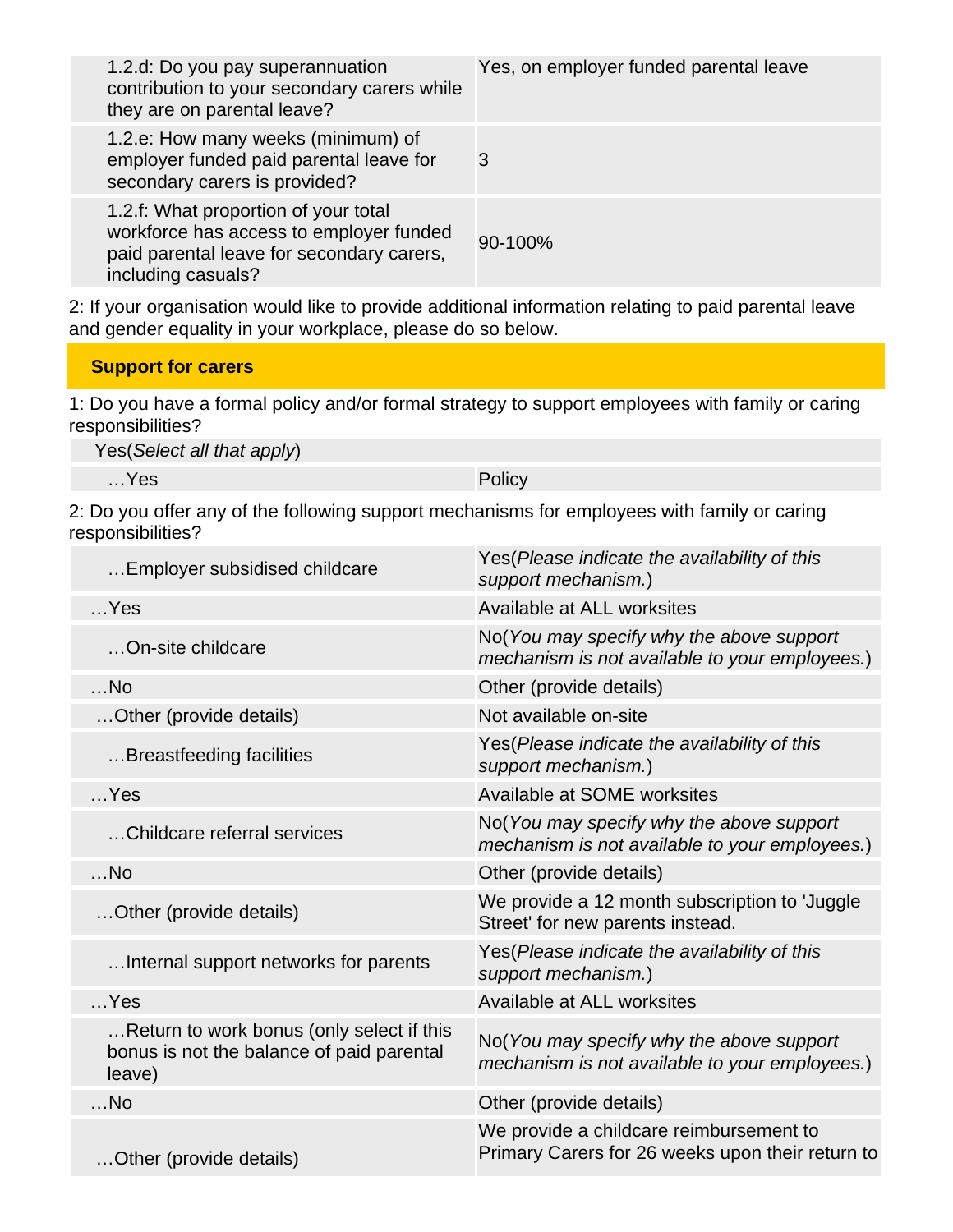|                                                                                      | work.                                                                                      |
|--------------------------------------------------------------------------------------|--------------------------------------------------------------------------------------------|
| Information packs for new parents and/or<br>those with elder care responsibilities   | No(You may specify why the above support<br>mechanism is not available to your employees.) |
| $$ No                                                                                | Other (provide details)                                                                    |
| Other (provide details)                                                              | We refer to our EAP partner.                                                               |
| Referral services to support employees<br>with family and/or caring responsibilities | Yes(Please indicate the availability of this<br>support mechanism.)                        |
| $$ Yes                                                                               | Available at ALL worksites                                                                 |
| Targeted communication mechanisms<br>(e.g. intranet/forums)                          | No(You may specify why the above support<br>mechanism is not available to your employees.) |
| $$ No                                                                                | Other (provide details)                                                                    |
| Other (provide details)                                                              | We refer to our EAP partner.                                                               |
| Support in securing school holiday care                                              | No(You may specify why the above support<br>mechanism is not available to your employees.) |
| $$ No                                                                                | Not a priority                                                                             |
| Coaching for employees on returning to<br>work from parental leave                   | Yes(Please indicate the availability of this<br>support mechanism.)                        |
| $$ Yes                                                                               | Available at ALL worksites                                                                 |
| Parenting workshops targeting mothers                                                | No(You may specify why the above support<br>mechanism is not available to your employees.) |
| $$ No                                                                                | Other (provide details)                                                                    |
| Other (provide details)                                                              | We refer to our EAP partner.                                                               |
| Parenting workshops targeting fathers                                                | No(You may specify why the above support<br>mechanism is not available to your employees.) |
| $$ No                                                                                | Other (provide details)                                                                    |
| Other (provide details)                                                              | We refer to our EAP partner.                                                               |
| Other (provide details)                                                              | <b>No</b>                                                                                  |

3: If your organisation would like to provide additional information relating to support for carers in your workplace, please do so below.

#### **Sex-based harassment and discrimination**

1: Do you have a formal policy and/or formal strategy on sex-based harassment and discrimination prevention?

Yes(Select all that apply) …Yes Policy 1.1: Do you provide a grievance process in any sex-based harasssment and discrimination prevention formal policy and/or formal strategy? Yes

2: Do you provide training on sex-based harassment and discrimination prevention to the following groups?

|              | Yes (Please indicate how often is this training |
|--------------|-------------------------------------------------|
| All managers | provided (select all that apply):)              |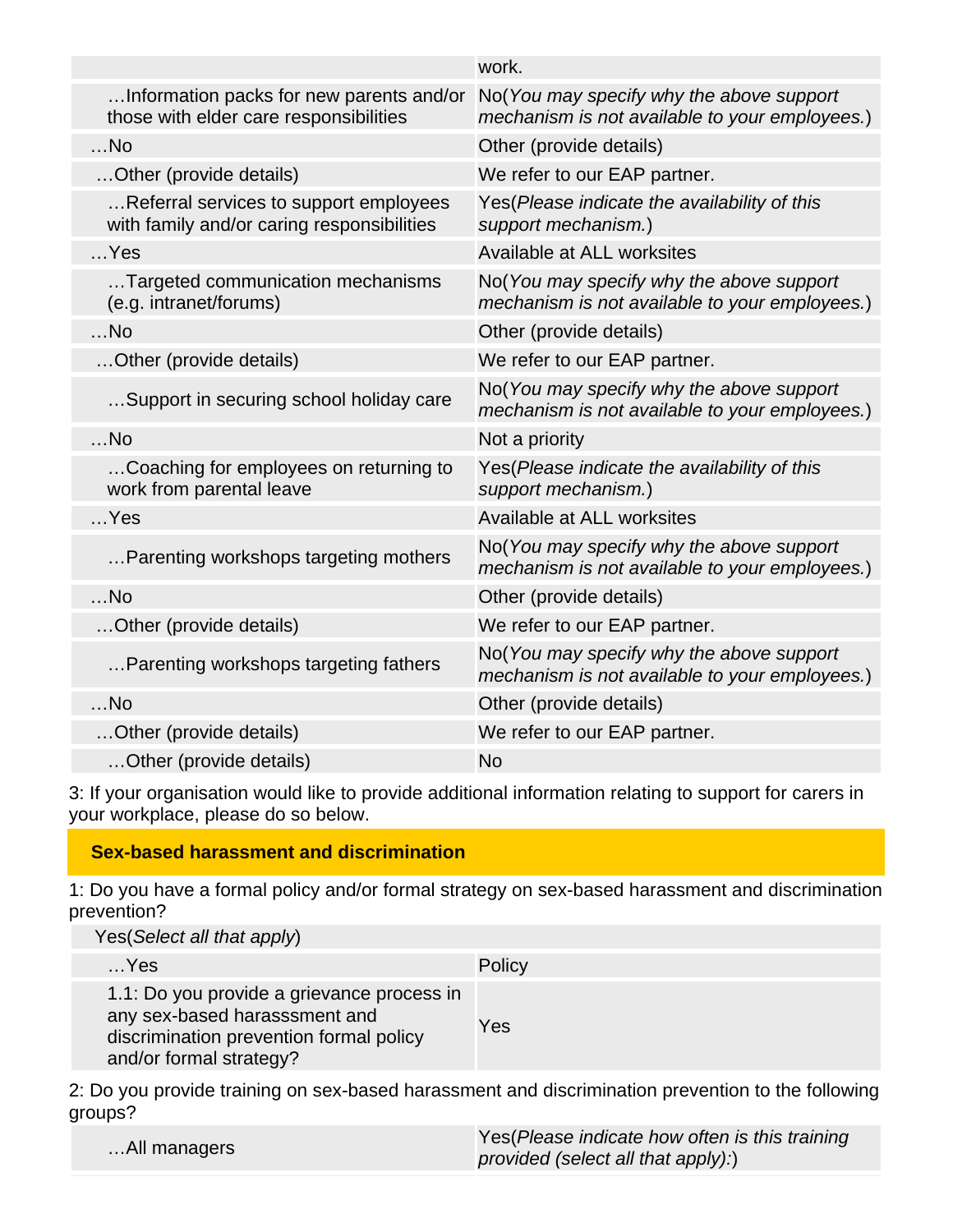| $$ Yes        | At induction<br>At least annually                                                     |
|---------------|---------------------------------------------------------------------------------------|
| All employees | Yes (Please indicate how often is this training<br>provided (select all that apply):) |
| $$ Yes        | At induction<br>At least annually                                                     |

3: If your organisation would like to provide additional information relating to sex-based harassment and discrimination, please do so below.

### **Family or domestic violence**

1: Do you have a formal policy and/or formal strategy to support employees who are experiencing family or domestic violence?

Yes(Select all that apply)

…Yes Policy

2: Other than a formal policy and/or formal strategy, do you have the following support mechanisms in place to support employees who are experiencing family or domestic violence?

| Employee assistance program (including<br>access to psychologist, chaplain or<br>counsellor)      | Yes                                            |
|---------------------------------------------------------------------------------------------------|------------------------------------------------|
| Training of key personnel                                                                         | No(Select all that apply)                      |
| $$ No                                                                                             | Other (provide details)                        |
| Other (provide details)                                                                           | Will review in FY22.                           |
| A domestic violence clause is in an<br>enterprise agreement or workplace<br>agreement             | No(Select all that apply)                      |
| $$ No                                                                                             | Other (provide details)                        |
| Other (provide details)                                                                           | n/a                                            |
| Workplace safety planning                                                                         | No(Select all that apply)                      |
| $$ No                                                                                             | Other (provide details)                        |
| Other (provide details)                                                                           | Will review in FY22.                           |
| Access to paid domestic violence leave<br>(contained in an enterprise/workplace<br>agreement)     | No(Select all that apply)                      |
| $$ No                                                                                             | Other (provide details)                        |
| Other (provide details)                                                                           | This is covered under our Family Leave Policy. |
| Access to unpaid domestic violence leave<br>(contained in an enterprise/workplace<br>agreement)   | No(Select all that apply)                      |
| $$ No                                                                                             | Other (provide details)                        |
| Other (provide details)                                                                           | This is covered in our Family Leave Policy.    |
| Access to paid domestic violence leave<br>(not contained in an enterprise/workplace<br>agreement) | Yes                                            |
|                                                                                                   |                                                |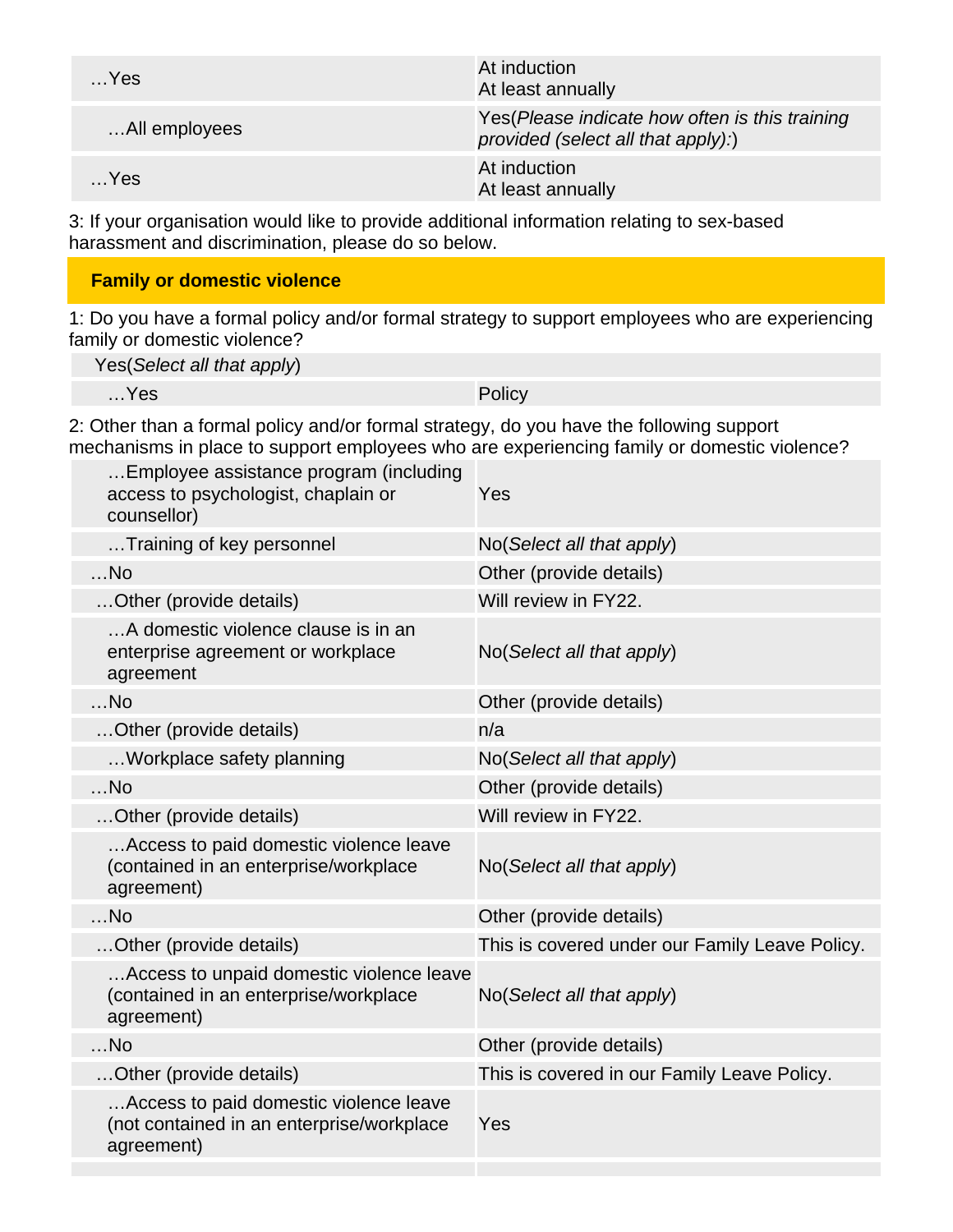| Access to unpaid leave                                                                                  | Yes                                  |
|---------------------------------------------------------------------------------------------------------|--------------------------------------|
| Confidentiality of matters disclosed                                                                    | Yes                                  |
| Referral of employees to appropriate<br>domestic violence support services for<br>expert advice         | Yes                                  |
| Protection from any adverse action or<br>discrimination based on the disclosure of<br>domestic violence | Yes                                  |
| Flexible working arrangements                                                                           | Yes                                  |
| Provision of financial support (e.g.<br>advance bonus payment or advanced pay)                          | Yes                                  |
| Offer change of office location                                                                         | $No(Select \textit{all} that apply)$ |
| $$ No                                                                                                   | Other (provide details)              |
| Other (provide details)                                                                                 | This would depend on the role.       |
| Emergency accommodation assistance                                                                      | Yes                                  |
| Access to medical services (e.g. doctor or<br>nurse)                                                    | Yes                                  |
| Other (provide details)                                                                                 | $No(Select \textit{all} that apply)$ |

3: If your organisation would like to provide additional information relating to family and domestic violence affecting your workplace, please do so below.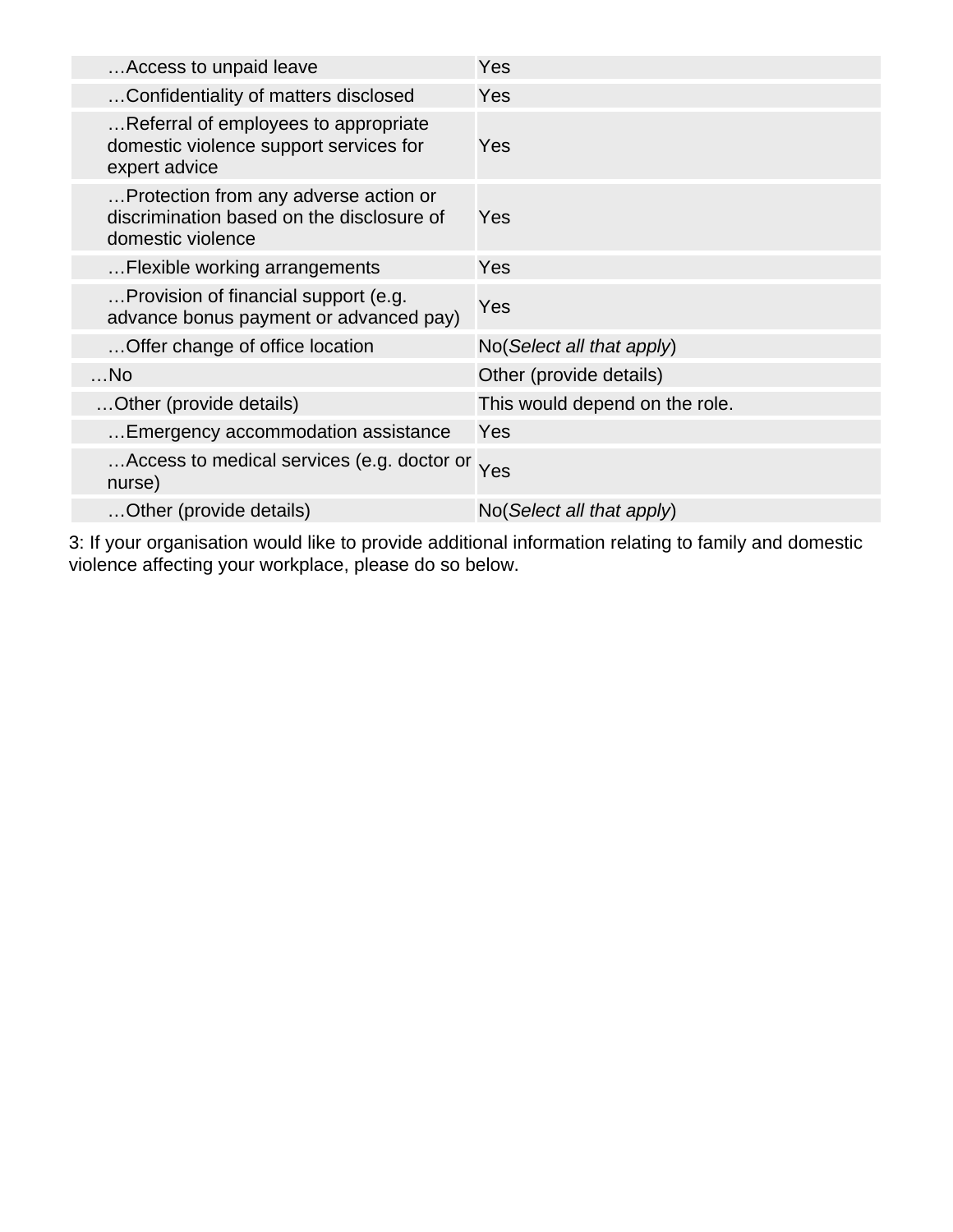### Workplace Profile Table

Industry: Finance

|                                               |                     | No. of employees |                                                                                                            | Number of apprentices and<br>graduates (combined) | Total     |                  |
|-----------------------------------------------|---------------------|------------------|------------------------------------------------------------------------------------------------------------|---------------------------------------------------|-----------|------------------|
| Occupational category*                        | Employment status   | $\mathsf F$      | $\mathsf{M}% _{T}=\mathsf{M}_{T}\!\left( a,b\right) ,\ \mathsf{M}_{T}=\mathsf{M}_{T}\!\left( a,b\right) ,$ | $\mathsf F$                                       | ${\sf M}$ | employees**      |
| Managers                                      | Full-time permanent | $\bf 8$          | 22                                                                                                         | $\pmb{0}$                                         | $\pmb{0}$ | $30\,$           |
|                                               | Part-time permanent | $\pmb{0}$        | $\overline{1}$                                                                                             | $\pmb{0}$                                         | $\pmb{0}$ | $\mathbf{1}$     |
| Professionals                                 | Full-time permanent | $37\,$           | 42                                                                                                         | $\pmb{0}$                                         | $\pmb{0}$ | $\bf 79$         |
|                                               | Full-time contract  |                  | $\pmb{0}$                                                                                                  | $\pmb{0}$                                         | $\pmb{0}$ | $\mathbf{1}$     |
| Part-time permanent                           |                     | $\boldsymbol{7}$ | $\pmb{0}$                                                                                                  | $\pmb{0}$                                         | $\pmb{0}$ | $\boldsymbol{7}$ |
| <b>Clerical And Administrative</b><br>Workers | Full-time permanent | $\boldsymbol{6}$ | $\pmb{0}$                                                                                                  | $\pmb{0}$                                         | $\pmb{0}$ | $\,6\,$          |

\* Categorised using ANZSCO major group codes (this means Professionals who are also Managers are categorised as Professionals)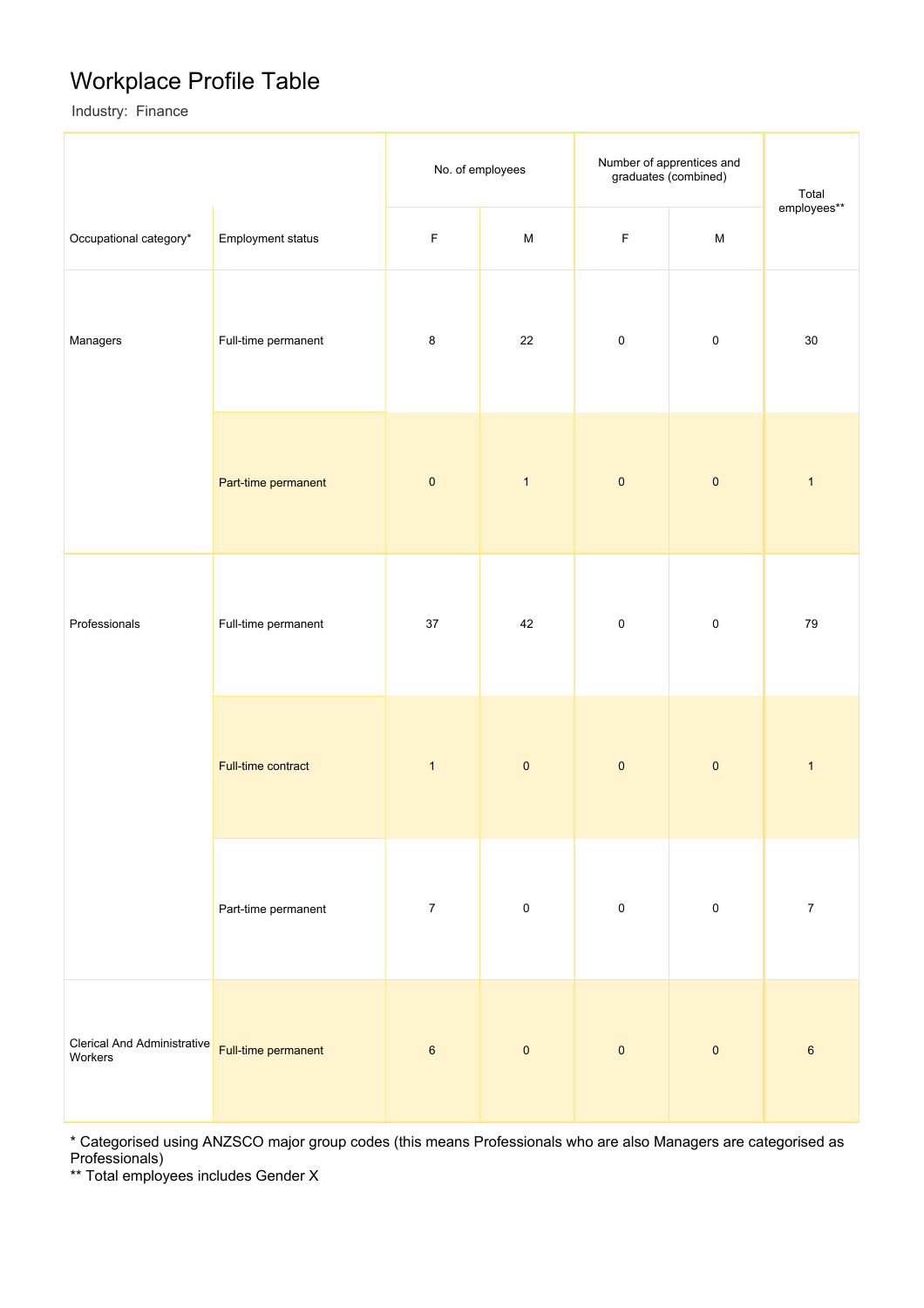## Workplace Profile Table

Industry: Finance

|                                                                           |                             |                     | No. of employees |              |                           |
|---------------------------------------------------------------------------|-----------------------------|---------------------|------------------|--------------|---------------------------|
| Manager category                                                          | Level to CEO                | Employment status   | $\mathsf F$      | ${\sf M}$    | Total*                    |
| $\mathsf{CEO}% \left( \mathcal{N}\right) \equiv\mathsf{Geo}(\mathcal{N})$ | $\pmb{0}$                   | Full-time permanent | $\pmb{0}$        | $\mathbf{1}$ | $\mathbf{1}$              |
| <b>KMP</b>                                                                | $\mathbf 1$                 | Full-time permanent | $\pmb{0}$        | $\mathbf{1}$ | $\mathbf{1}$              |
|                                                                           | $-1$                        | Full-time permanent | $\sqrt{2}$       | $\mathbf 1$  | $\ensuremath{\mathsf{3}}$ |
| ${\sf GM}$                                                                | $-1$                        | Full-time permanent | $\mathbf{1}$     | $\sqrt{3}$   | $\overline{4}$            |
| OM                                                                        | $-1$                        | Full-time permanent | $\overline{2}$   | $\sqrt{2}$   | $\overline{4}$            |
|                                                                           | $-2$<br>Full-time permanent |                     | $\overline{2}$   | 13           | 15                        |
|                                                                           |                             | Part-time permanent | $\pmb{0}$        | $\mathbf{1}$ | $\mathbf{1}$              |
|                                                                           | $-3$                        | Full-time permanent | $\overline{1}$   | $\mathbf{1}$ | $\overline{2}$            |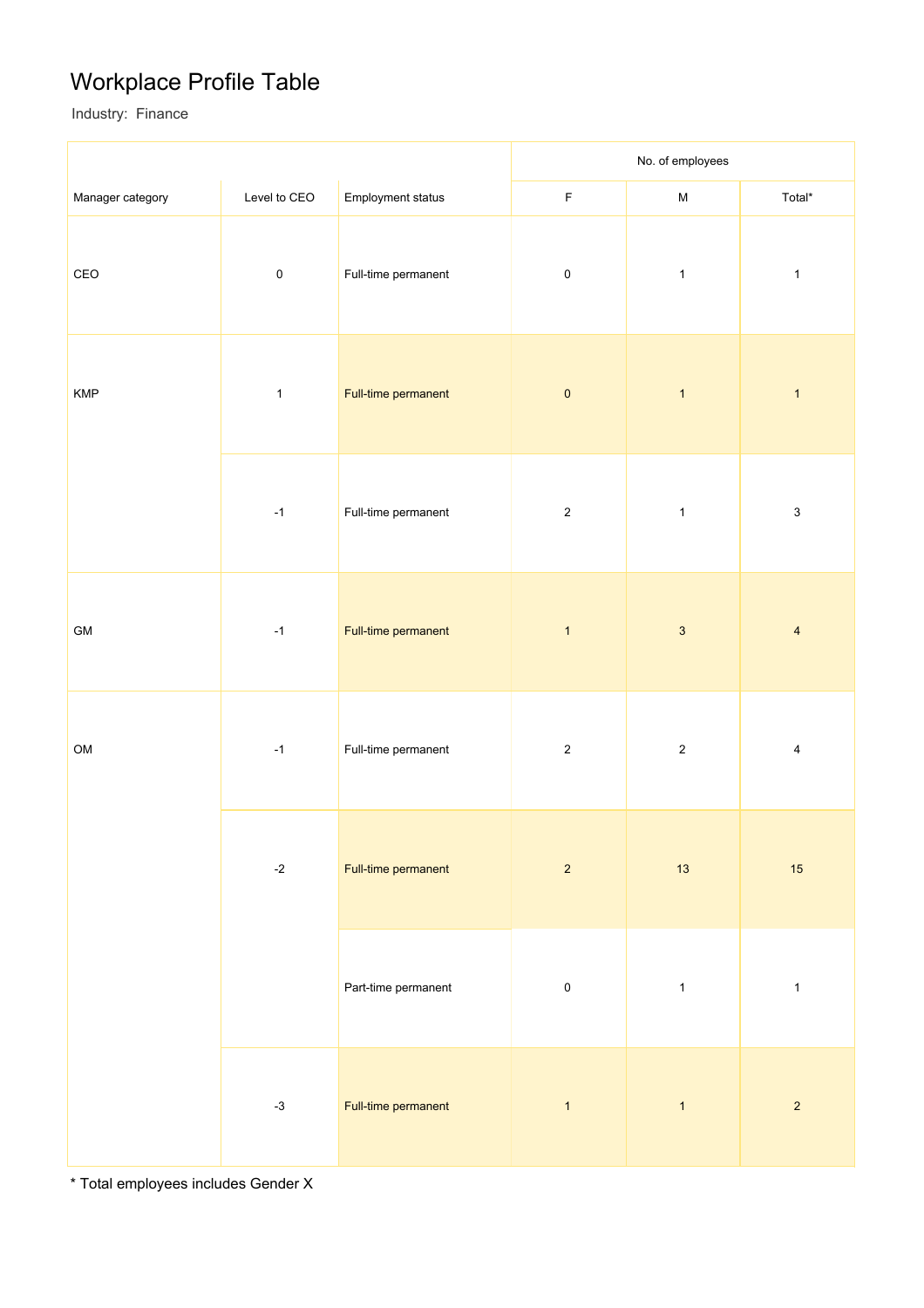## Workforce Management Statistics Table

Industry: Finance

| Question                                                                                                   | Contract<br>Type | <b>Employment Type</b>           | Manager<br>Category | Female       | Male                      | Total*       |
|------------------------------------------------------------------------------------------------------------|------------------|----------------------------------|---------------------|--------------|---------------------------|--------------|
| 1. How many employees<br>were promoted?                                                                    | Full-time        | Permanent                        | Managers            | $\sqrt{2}$   | $\ensuremath{\mathsf{3}}$ | $\,$ 5 $\,$  |
|                                                                                                            |                  | Non-managers                     | $\mathbf{1}$        |              | $\mathbf{1}$              |              |
|                                                                                                            | Part-time        | Permanent                        | <b>Managers</b>     |              | $\mathbf{1}$              | $\mathbf{1}$ |
| 3. How many employees<br>(including partners with an<br>employment contract) were<br>externally appointed? | Full-time        | Permanent                        | Managers            | $\mathbf{1}$ |                           | $\mathbf{1}$ |
|                                                                                                            |                  |                                  | Non-managers        | $\mathbf{3}$ | $\sqrt{5}$                | $\,8\,$      |
|                                                                                                            |                  | Fixed-Term Contract Non-managers |                     | $\mathbf{1}$ |                           | $\mathbf{1}$ |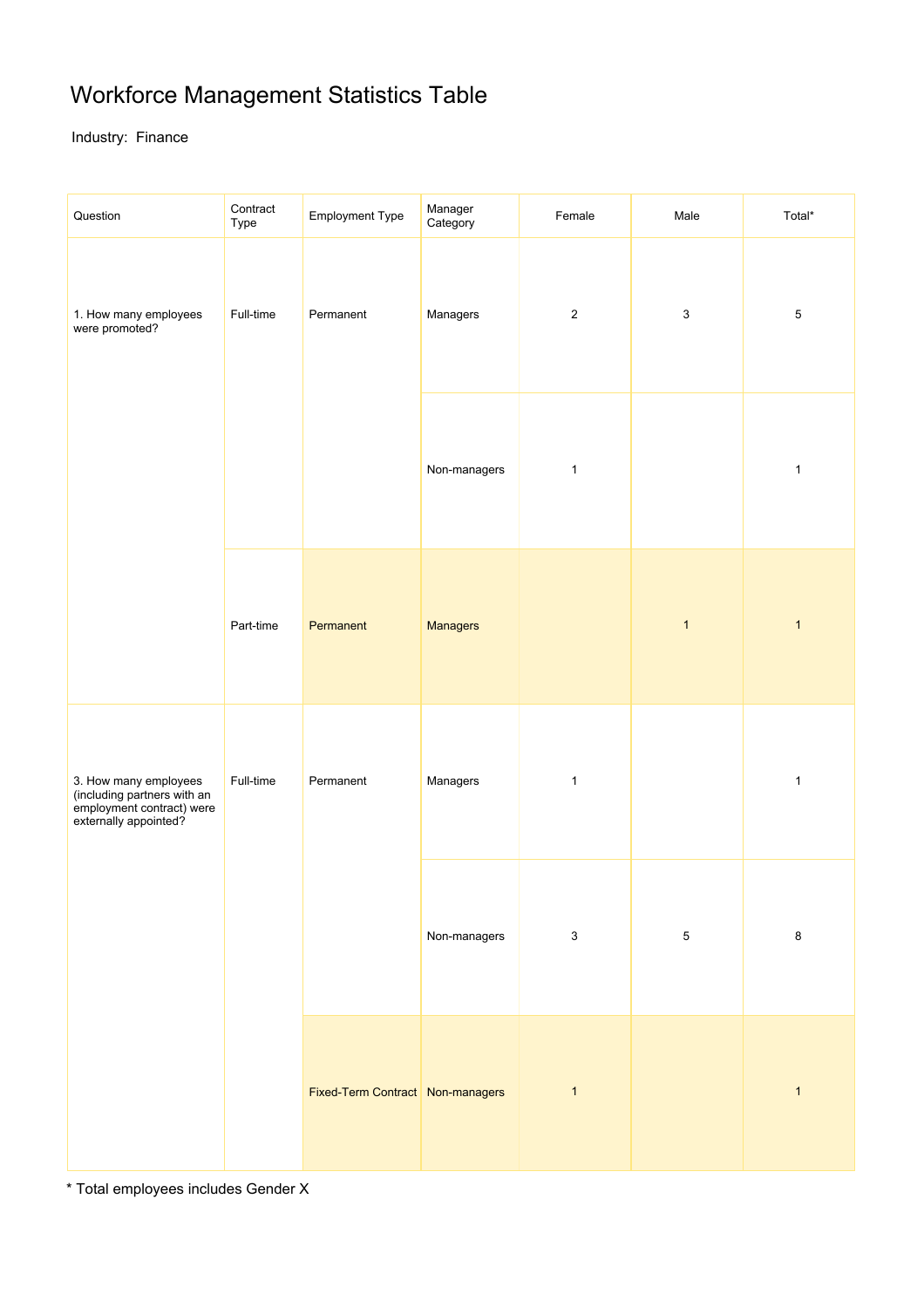## Workforce Management Statistics Table

Industry: Finance

| Question                                                                                              | Contract<br>Type | Employment<br>Type | Manager<br>Category | Female                    | Male         | Total*                    |
|-------------------------------------------------------------------------------------------------------|------------------|--------------------|---------------------|---------------------------|--------------|---------------------------|
| 4. How many employees<br>(including partners with an<br>employment contract)<br>voluntarily resigned? | Full-time        | Permanent          | Managers            | $\mathbf{1}$              |              | $\mathbf{1}$              |
|                                                                                                       |                  |                    | Non-managers        | $\overline{c}$            | $\mathbf{1}$ | $\ensuremath{\mathsf{3}}$ |
| 5. How many employees<br>have taken primary carer's<br>parental leave (paid and/or<br>unpaid)?        | Full-time        | Permanent          | Managers            | $\mathbf{1}$              |              | $\mathbf{1}$              |
|                                                                                                       |                  |                    | Non-managers        | $\ensuremath{\mathsf{3}}$ |              | $\mathbf{3}$              |
| 6. How many employees<br>have taken secondary<br>carer's parental leave (paid<br>and/or unpaid)?      | Full-time        | Permanent          | Managers            |                           | $\mathbf{1}$ | $\mathbf{1}$              |